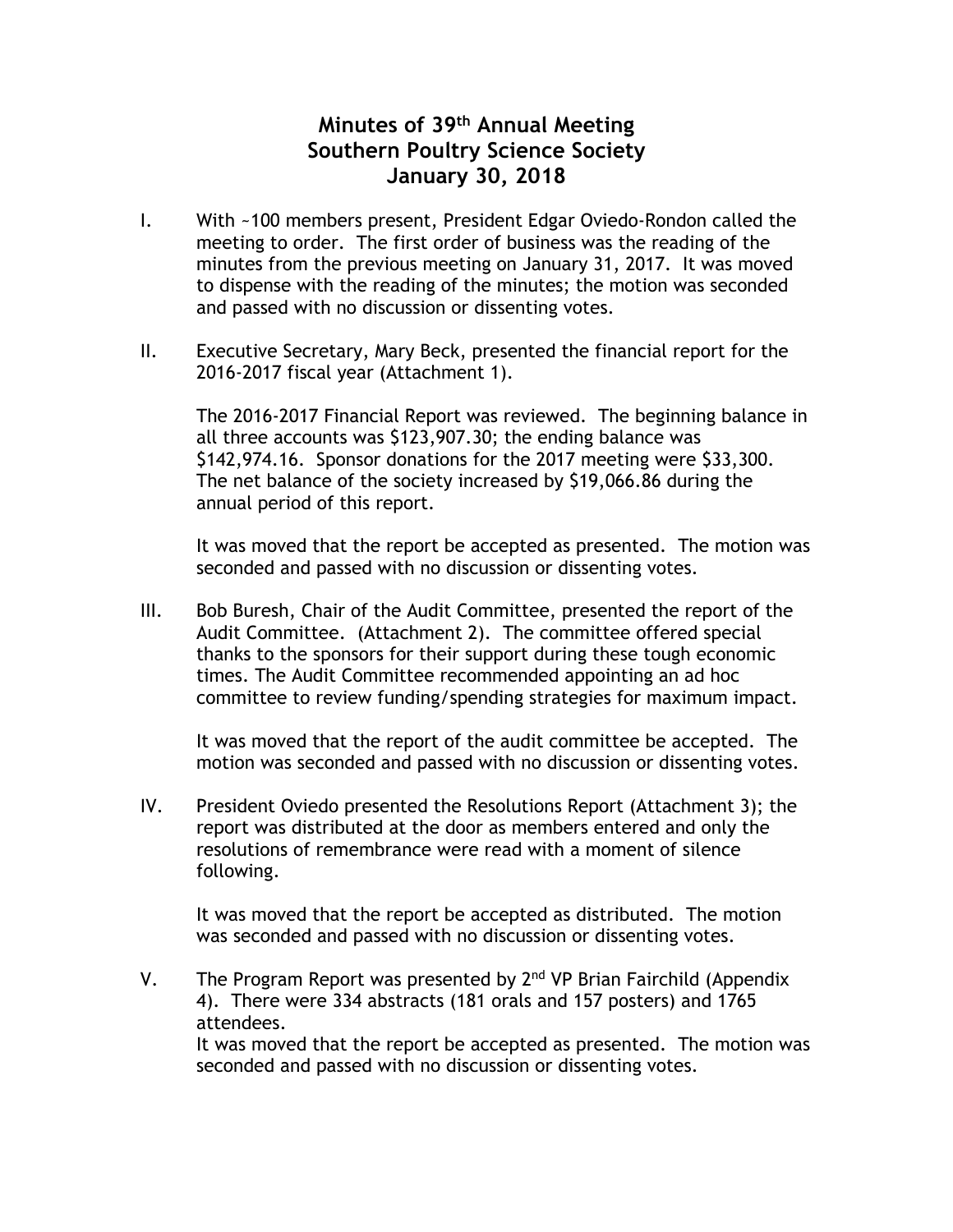VI. First Vice President, April Levy, expressed appreciation to the judges and presented the student awards. Each student received a certificate and check for \$500; each session chair and judge received a \$50 gift certificate

## **2018 SPSS STUDENT AWARDS**

**Nutrition** Mallori Williams, TAMU; Sara Cloft, Auburn; Craig Maynard, UARK; Coltin Caraway, NCSU; Elle Chadwick, NCSU; Andrea Rubio, Auburn; JT Pope, NCSU; Hunter Walters, TAMU; Kacey O'Donnell, MSSTATE

**Environment & Management** Elle Chadwick, Auburn; Amy Barkley, Penn State; Erica Rogers, Penn State; Mikayla Baxter, U of AR

**Processing & Products** Brooke Bodle, TAMU

**Physiology** Matthew Livingston, NCSU

**Pathology** Katherine Cupo, NCSU

**Posters** Haihan Zhang, VA Tech; Joshua Cassar, Penn State; Paula Johnson, U ARK; Marquisha Paul, UKY; Maci Oelschlager; Courtney Ennis, MSSTATE

**Grad Travel Awards:** Sara Cloft, Auburn; Coltin Caraway, NCSU; Marquisha Paul, UKY

**Alltech Manuscript Award** Morouj Al-Aljeeli, TAMU

**Don R. Sloan Undergraduate Research Award Winner** Divya Srinivasan, Johns Creek HS, AL; **Honorable Mention** Guillermo Tellez, UARK

**Undergraduate Research Award Participants** Divya Srinivasan, Johns Creek HS, AL; Haley Wecker, KSU; Arianna Ferguson, Penn State; Trevor Lee, Auburn; Kelly Goneke, Auburn; Jimmy Cifuentes, NCSU; Tiffani Allen, MSSTATE; Chrysta Beck, MSSTATE; Kathryn Harison, UGA; Will Hamilton, Auburn; Cirenio Hisasaga, Cal State Fresno; Tori Thompson, USDA-ARS; Emanual Gumina, U of Buenos Aires; Katie Hackney, NCSU; Xin Chuang, NCSU; Guillermo Tellez, UARK; Kurtis Miller, Penn State; Mitchell Hoysock, Penn State.

VII. Omar Gutierrez presented the report for the nominating committee. The nominating committee submitted the following slate of officers in nomination:

| President:                     | April Levy - DSM Nutritional Products    |  |
|--------------------------------|------------------------------------------|--|
| 1 <sup>st</sup> Vice President | Brian Fairchild, UGA                     |  |
| 2 <sup>nd</sup> Vice President | Miguel Barrios, Jefo; Paul Price, Phileo |  |
| <b>Executive Secretary</b>     | Mary Beck                                |  |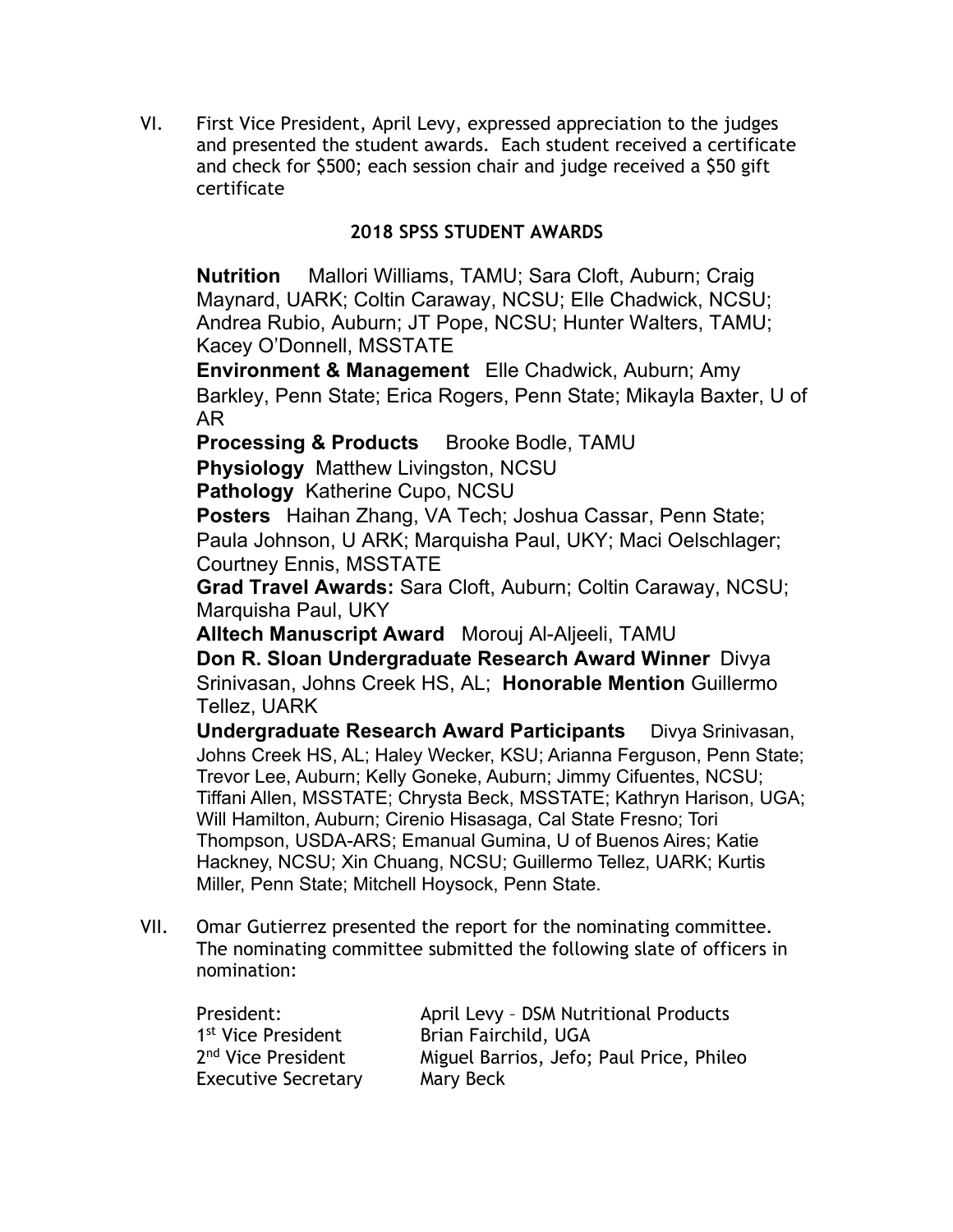Nominations were requested from the floor. None were presented and it was moved that the nominations be closed and the three unopposed officers be elected by acclamation. The motion was seconded. These nominees were elected by acclamation.

A ballot election was conducted of the voting members and Miguel Barrios was elected as 2<sup>nd</sup> Vice President.

- VII. There were no items of Old Business.
- IX. Lowell Randel of The Randel Group gave an update on Washington DC activities associated with animal agriculture.
- X. Comments from the Executive Secretary, Mary Beck
	- Thanks to everyone for a great meeting; abstract collections were much smoother than last year. The biggest single error was students entering themselves as their own advisor. There were significant noshows among student presenters.
	- Attendance is higher than last year by ~100.
	- SPSS donated ~\$32k to the Harold Ford Foundation in 2017.
- XI. President Oviedo made the following closing comments: February 11-12, 2019 – next IPSF Abstracts Due: November 28, 2018 Alltech Manuscript Due: December 1, 2018 Next meeting of SPSS: February 12, 2019 Registration will remain the same.
- XII. President Oviedo turned the meeting over to President-elect April Levy for adjournment. President Levy presented Past-president Oviedo with her honorary rooster in appreciation for his service to the society.
- XIII. It was moved and seconded to adjourn. The vote was unanimous.

Respectfully submitted, Mary Beck Executive Secretary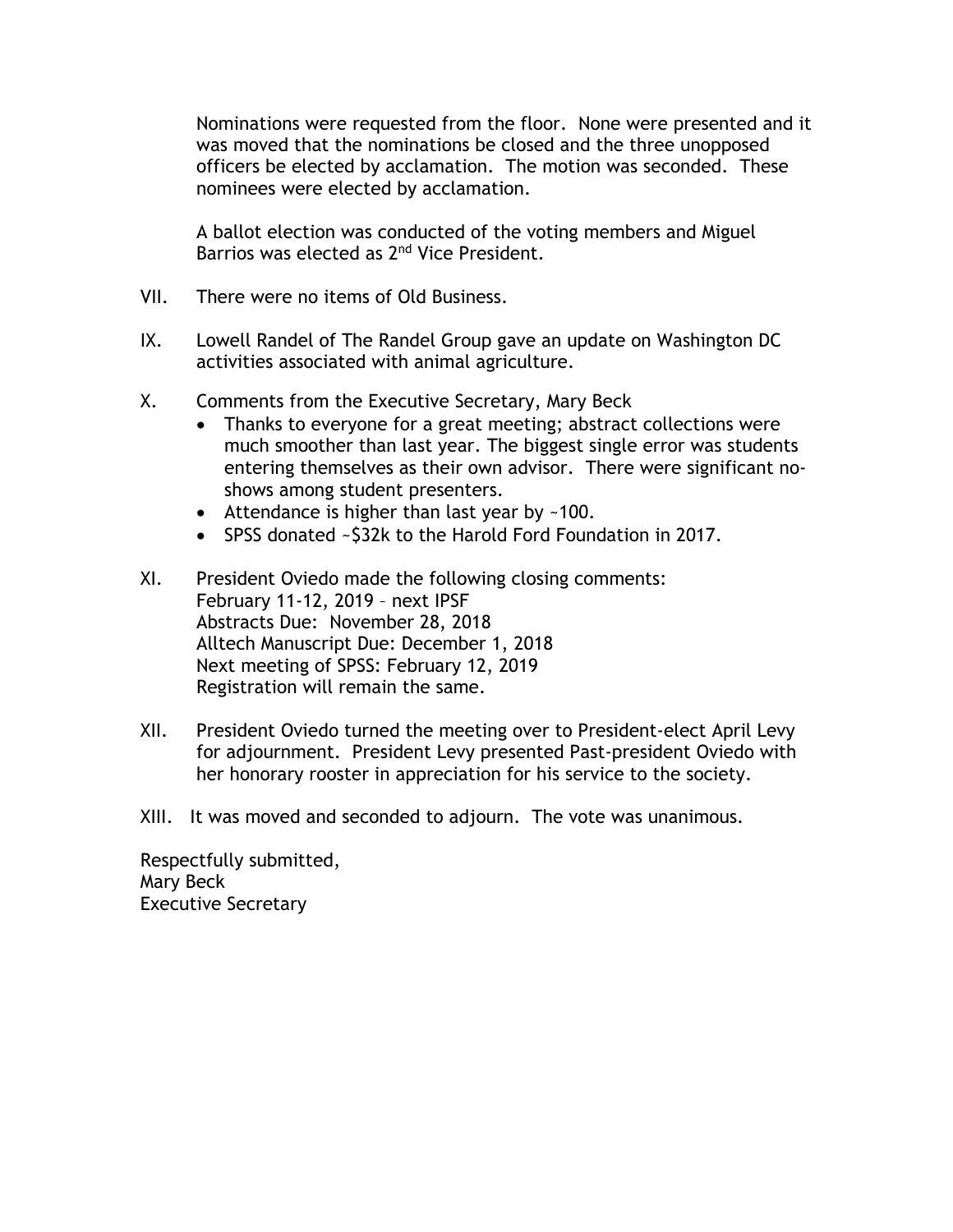### **Attachment 1**

Southern Poultry Science Society Financial Report 10/01/2016 through 9/30/2017

|                               | STARTING BALANCE 10/1/16                  |            |
|-------------------------------|-------------------------------------------|------------|
|                               |                                           | 123,907.30 |
|                               | Checking                                  | 38,459.42  |
|                               | Savings                                   | 10,057.17  |
|                               | Morgan Stanley                            | 75,390.71  |
| <b>INCOME</b>                 |                                           |            |
|                               | Sponsorships                              | 33,300     |
|                               | <b>Interest-Savings</b>                   | 5.03       |
|                               | Morgan Stanley (+8.9%)                    | 6,684.08   |
|                               |                                           |            |
|                               |                                           |            |
| <b>TOTAL INCOME</b>           |                                           | 39,989.11  |
|                               |                                           |            |
| <b>EXPENSES</b>               |                                           |            |
|                               | <b>Student Awards</b>                     | 10,750.00  |
|                               | Office Supplies, Postage, Board Expenses  | 1,767.33   |
|                               | <b>Executive Secretary Travel</b>         | 3,005.09   |
|                               | Judges and Session Chair Gift Cards       | 2,750.00   |
|                               | OmniPress Corrections (no-show abstracts) | 650.00     |
|                               | PSA Annual Meeting Sponsor                | 2,000.00   |
|                               |                                           |            |
|                               |                                           |            |
| TOTAL EXPENSES                |                                           | 20,922.42  |
|                               |                                           |            |
|                               |                                           |            |
|                               |                                           |            |
| <b>ENDING BALANCE 9/30/17</b> |                                           | 142,974.16 |
|                               | Checking                                  | 50,837.17  |
|                               | Savings                                   | 10,062.20  |
|                               | Morgan Stanley                            | 82,074.78  |

Registration to IPSF (\$55 / \$115): coffee breaks, poster reception, student luncheon, SPSS business meeting lunch, Harold Ford Foundation (2017: \$32,568.05)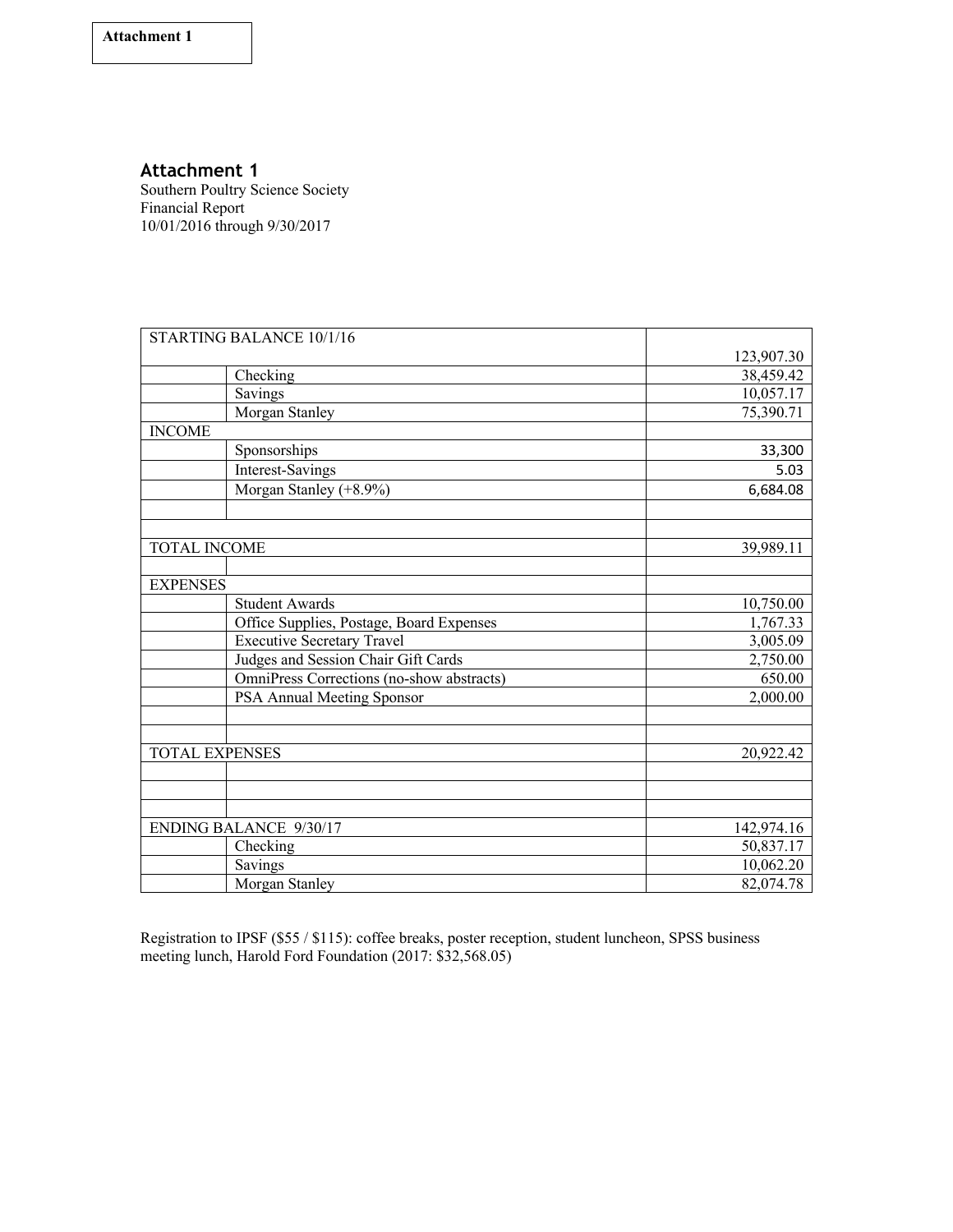**Attachment 2**

# **Audit Committee Report 39TH Annual Meeting Southern Poultry Science Society January 30, 2018**

The Audit Committee composed of \_\_\_\_\_Bob Buresh\_\_\_\_\_and \_\_ \_\_Craig Wyatt\_\_\_\_\_ has reviewed the financial records of the Society for the operating year  $2016-2017$  The following comments are offered to the Society.

|                                                      | The balance at the Wells Fargo accounts $(10/1/2016)$ : |  |
|------------------------------------------------------|---------------------------------------------------------|--|
| Checking                                             | \$38,459.42                                             |  |
| <b>Savings</b>                                       | \$10,057.17                                             |  |
| <b>MS</b>                                            | \$75,390.71                                             |  |
| <b>Total</b>                                         | \$123,907.30                                            |  |
| The balance at the Wells Fargo accounts (9/30/2017): |                                                         |  |
| Checking                                             | \$50,837.17                                             |  |
| <b>Savings</b>                                       | \$10,062.20                                             |  |
| <b>MS</b>                                            | \$82,074.78                                             |  |
| <b>Total</b>                                         | \$142,974.78                                            |  |

- 1. All records were in good order. All expenses were for legitimate purposes of running this organization.
- 2. The end of the period checking account balance was correct, based on the starting balance, income and expenses for the period.
- 3. The Audit Committee offers the following comments and suggestions:
	- A. We offer special thanks to our sponsors who have helped maintain the needed strength of the organization with their support during these difficult economic times.
	- B. Consider appointing an ad hoc committee to review funding/spending strategies to maximize effectiveness.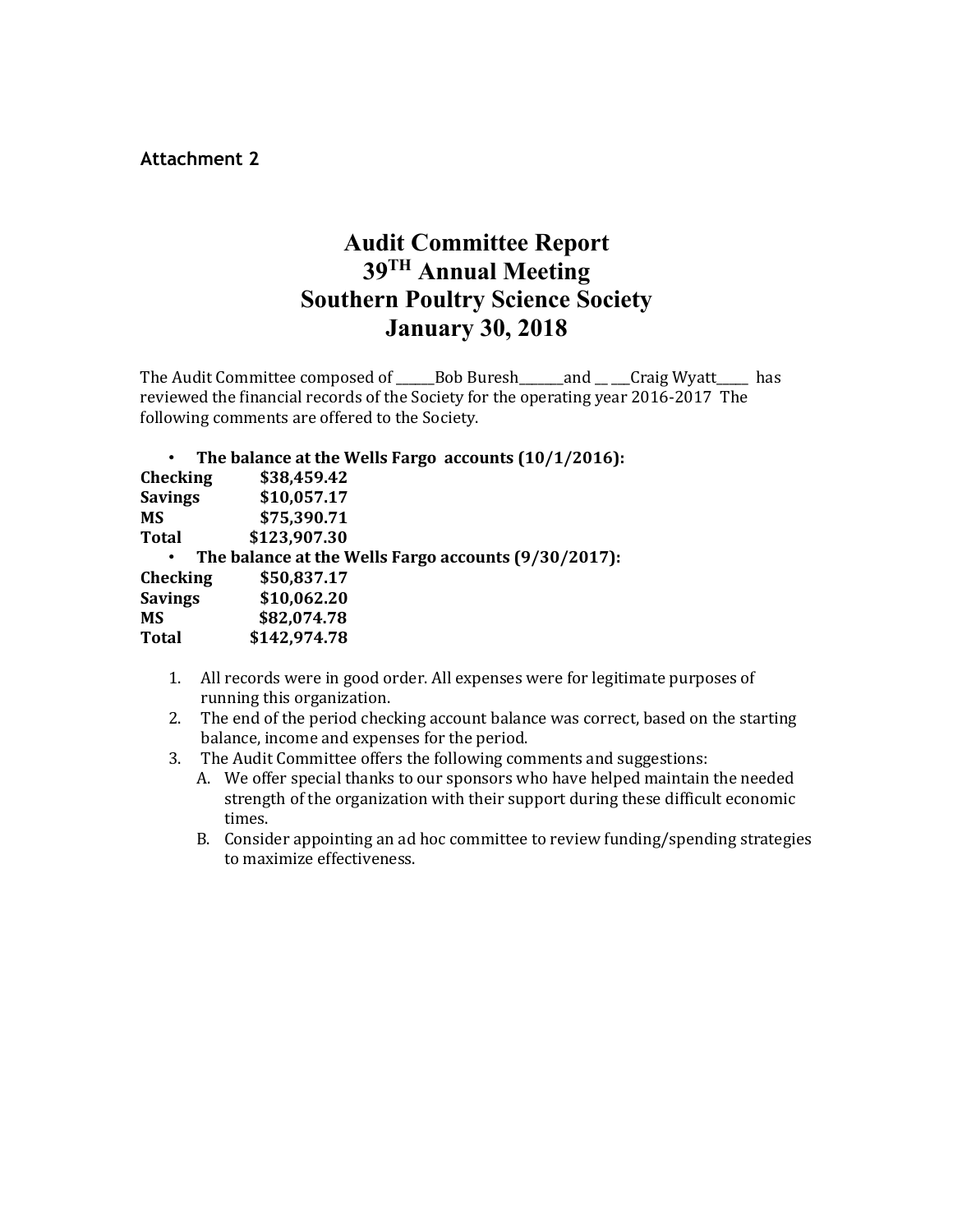**Attachment 3 Resolutions Committee Report**

# **Resolutions Committee Report 39th Annual Meeting Southern Poultry Science Society January 30, 2018**

The Resolutions Committee was chaired by Greg Engelke

The resolutions report is as follows:

1. The members of the Southern Poultry Science Society thank the following for their efforts in organizing and conducting an excellent meeting

> Edgar Oviedo-Rondon, President April Levy, 1<sup>st</sup> Vice President Brian Fairchild, 2nd Vice President Omar Gutierrez, Past-President Mary Beck, Executive Secretary

2. The members of the Society thank the following companies for their support and financial assistance:

#### **Platinum:**

United Soybean Board on behalf of :



Poultry Science Association Alltech Biomin America Boehringer Ingelheim



Elanco Animal Health Evonik Degussa Corporation Huvepharma, Inc. Hy-Line International, Inc. Kemin Industries **Micronutrients** Mosaic Feed Ingredients Novus International Mississippi State University Quality Technology International, Inc. USPoultry & Egg Association Zoetis

DSM Nutritional Products

**Gold (\$500 - \$999)** ABVista Feed Ingredients American Feed Industry Association Archer Daniels Midland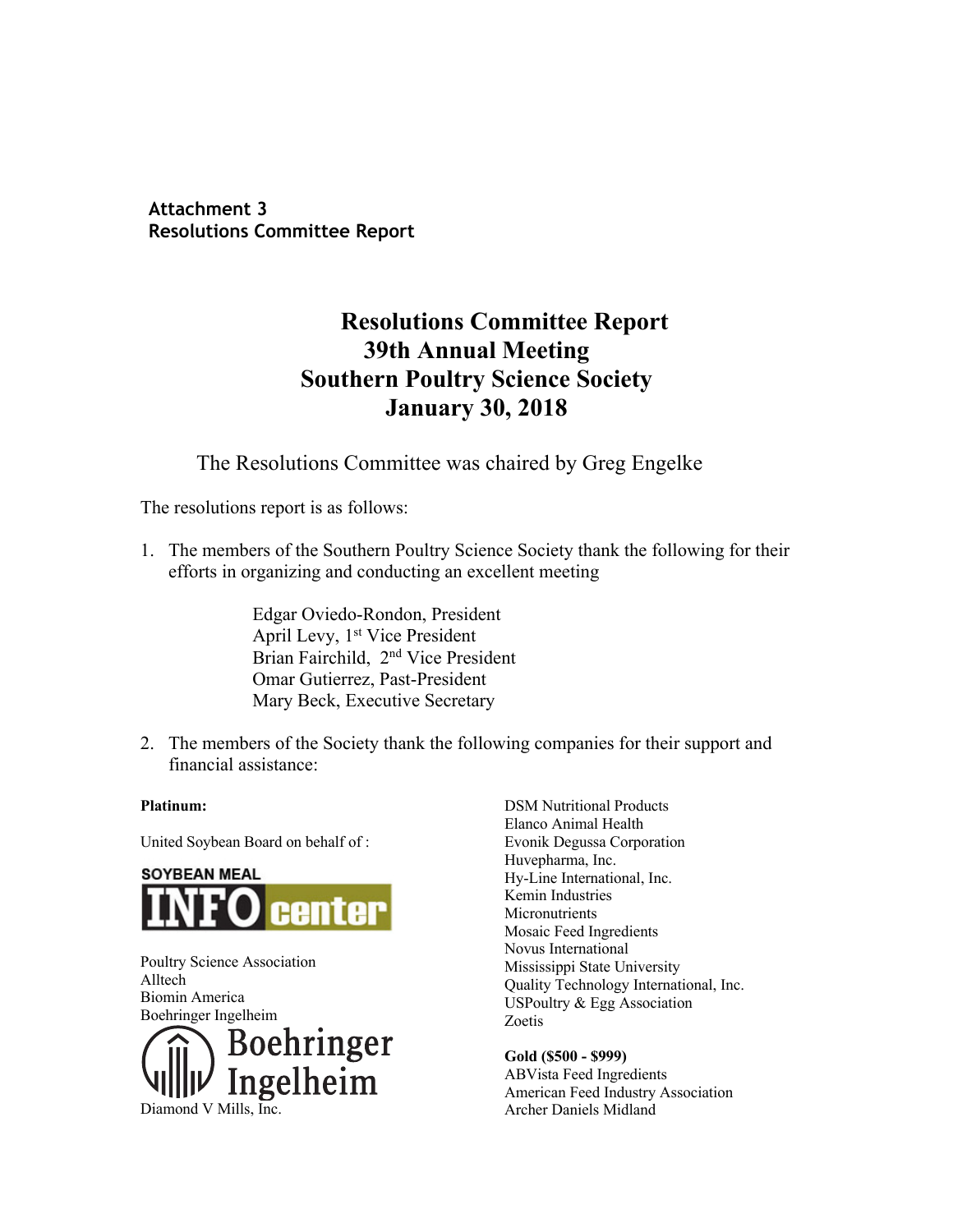Ajinomoto Heartland, Inc. Aviagen Inc. Bakery Feeds, Division of Darling Ingredients, Inc.



**SCAD** Star Labs Zinpro Corporation

#### **Silver (\$250 - \$499)**

Adisseo AHPharma, Inc. Azomite Mineral Products, Inc. Calpis U.S.A., Inc Nutrien



**Bronze (\$249 and below)** Bill Barr and Company, Inc. Ridley Feeds, Inc.

- 3. The Society is indebted to and thanks John Starkey and Barbara Jenkins and their U.S. Poultry & Egg Association staff for their sponsorship of the meeting by providing facilities, publicity, registration, printing, mailing, accounting services, and website support.
- 4. A. The Society thanks the Chairs of the sessions who have contributed to a well managed meeting:

### **Physiology**

Phibro Animal Health Purina Animal Nutrition LLC

- Jorge Vizcarra
- Katie Elliott
- **Processing and Products**
- Amit Morey
- Michael Rothrock

### **Pathology**

- Robert Beckstead **Posters**
- Katy Tarrant
- Elijiah Kiarie

**Environment, Management & Animal Well-being**

- Jessica Starkey
- Jeremiah Davis
- Leonie Jacobs

• Rachel Dennis

## **Metabolism and Nutrition**

- Samuel Rochell
- James Kessler
- Sergio Luiz Vieira
- Sunday Adedokun
- Wei Zhai
- Woo Kyun Kim
- Jacob Lum
- Frances Yan
- Mike Coelho
- Ramon Malheiro
- Mojtaba Yegani
- Stefan Pelzer
- Alfred Blanch
- B. The Society thanks the Judges of the student presentations; we recognize this is a difficult and important function:
- David Peebles, Wallace Berry, Luc Berghman
- Brian Dirks, Aaron Kiess, Nelson Cox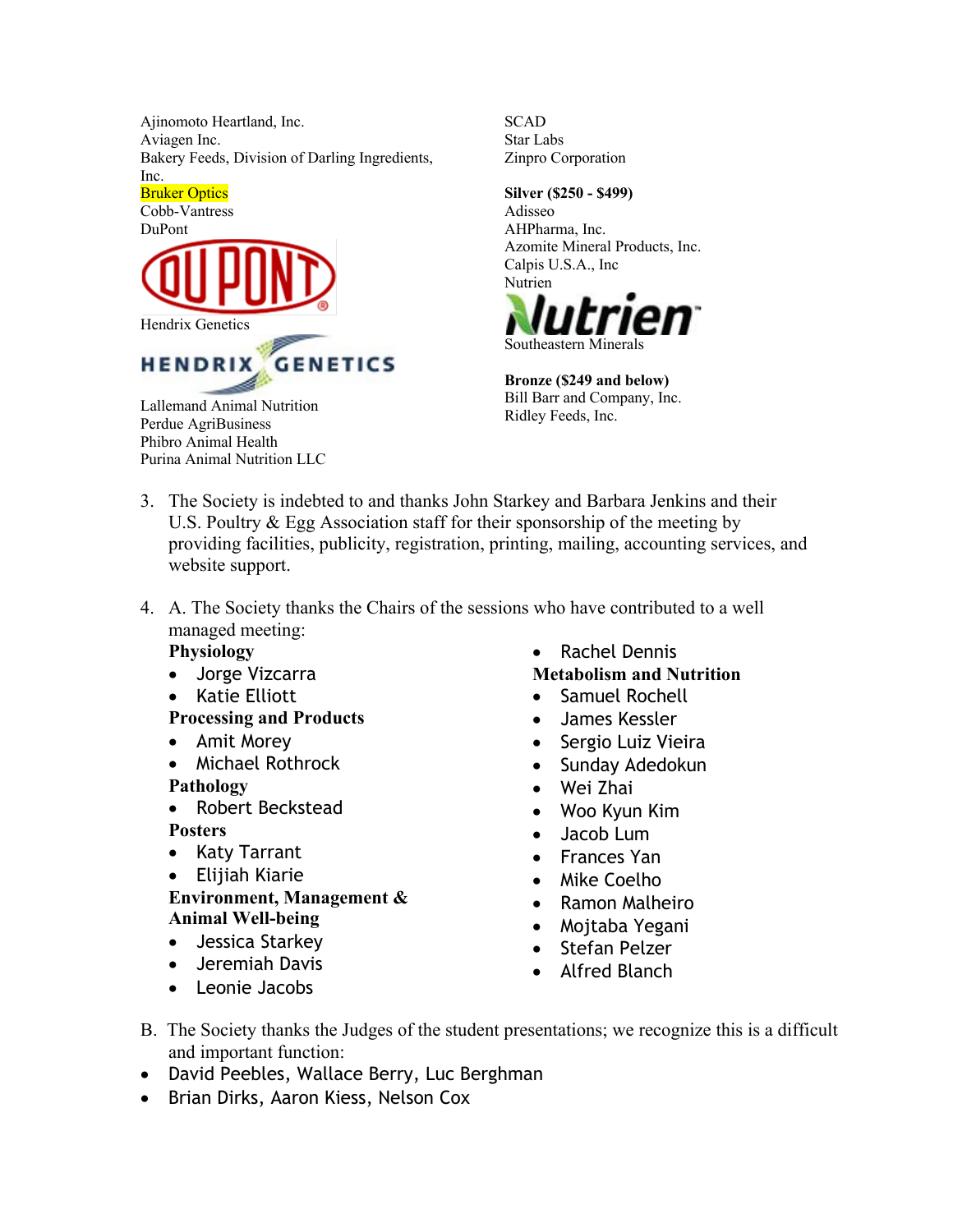- Paul Cotter, Manuel DaCosta, Allen Byrd
- George Tabler, Morgan Farnell, Jacqueline Jacob
- Jesse Grimes, Joseph Hess, Bruce Webster
- Jose Otavio Sobara, Janet Remus, Charles Starkey
- Ryan Dilger, Nelson Ward, Haitham Yakout
- Paul Tillman, Curtis Novak, Pratima Adhikari
- Justina Caldas, Kristjan Bregendahl, Bob Loar
- Kimberly Livingston, Kurt Perryman, Duarte Almeida Neves
- Tony Pescatore, Wilmer Pacheco, Mahmoud Masa'deh
- Bob Buresh, Xxi Chen, Rob Shirley
- Curran Gehring, Leonel Mejia, Theresia Lavergne
- Lisa Bielke, John Brake, Prafulla Regmi
- Katie Elliott, Billy Hargis, Joshua Jendza
- Dianna Bourassa, Casey Owens
- Karen Christensen, Robert Van Wyhe, Sheila Purdum
- Jason Lee, Kendre Stringfellow, Nathan Ausburger
- Chastity pender, China Jacobs, Anthony Quant
- Mark Farmer, Karen Vignale, Mike Hellwig
- 5. The Society thanks all the other volunteers for their services during the meeting.
- 6. The Society expresses its sorrow at the death of its colleagues:

**Walter M. Collins Mark E. Cook Robert E. Cook Derek A. Emmerson Glenn W. Froning** Lester W. Kalch **Herbert S. Siegel Carla Price John L. Skinner Nickolas G. Zimmermann John D. Summers (2016)** 

Please remain seated for a moment of silence as we recognize these individuals.

7. Special thanks are due to Dr. Mark Jackwood of SCAD for coordinating this year's meeting arrangements.

The Resolutions Committee asks the Executive Secretary to enter these resolutions into the minutes of the business meeting, and for letters of appreciation to be written on behalf of the Society to appropriate individuals and organizations for their service and contributions to this meeting.